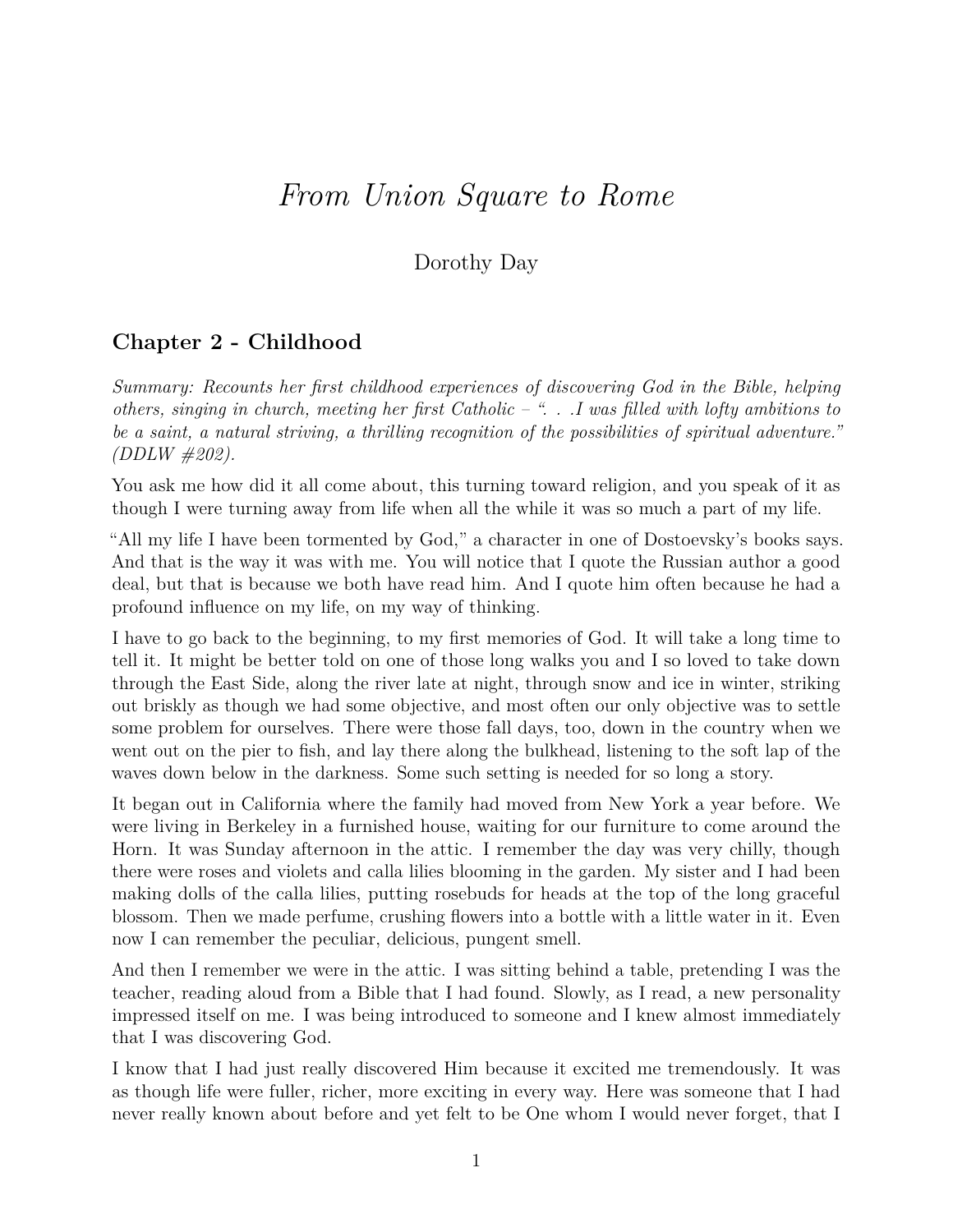would never get away from. The game might grow stale, it might assume new meanings, new aspects, but life would never again be the same. I had made a great discovery.

Of course I had heard of Him previous to this. Before we moved to California your older brothers and I had gone to school in Bath Beach, and there every morning the teacher read something from the Bible and we bowed our heads on the desk and recited the Lord's prayer. I had forgotten that until this moment of writing. It did not impress me then, and I remember now simply raising my head after the prayer to watch my breath fade upon the varnished desk.

In the family the name of God was never mentioned. Mother and father never went to church, none of us children had been baptized, and to speak of the soul was to speak immodestly, uncovering what might better remain hidden.

I can remember so many vivid impressions of early childhood. I can remember so many pictures and sights and sounds and smells. I vividly enjoyed my early years. There was so much to do and play and enjoy and read. I can even remember intense sufferings, remorse for childish sins.

But in all the first years I remember nothing about God except that routine chapter and prayer in school which I did not feel. It was that Sunday afternoon up in the dim attic and the rich, deep feeling of having a book, which would be with me through life, that stands out in my mind now.

I had been reading books for a long time, since I was four, in fact. I can remember books I read, children's stories, and the fascinating Arabian Nights which I read when I was six. But this was the first Bible I had ever seen. It came with the furnished house, and I wanted even then to keep it always.

Then there is one of those gaps in memory. It must have been shortly after that we moved from Berkeley to Oakland. Our furniture had come and we were established in a bungalow near open fields and woods, where windows looked out to the hills, and forest fires perfumed the air (there always seemed to be forest fires), making a haze on the changing hills.

I had not taken the Bible with me. As a matter of fact, some years passed before I took it up again. But next door down the road there was a little girl by the name of Naomi Reed. She was just my age and her mother kept a grocery store next to her house. There were brothers and sisters but no father. Mrs. Reed was a widow (the first I had ever known).

They were Methodists and regular churchgoers, and it was not long before I started going to church and Sunday school with Naomi. There was a library attached to the Sunday school and pious books to read. But best of all, there was the hymn singing. The sound of a church full of voices raised in sad or lively but always fervent airs, delighted me. It penetrated to the marrow of my bones so that the hair stood up on my arms and the skin prickled on the back of my neck. I became a regular churchgoer.

It was almost as good to hear Mrs. Reed and her children hymn singing at night before they went to bed. I loved and admired them all. How model a family life I felt them to have–peace, unity, love. I even admired the smugness, their conviction that they were of the saved and we, the non-churchgoers, were of the damned. (Somehow or other I didn't believe that for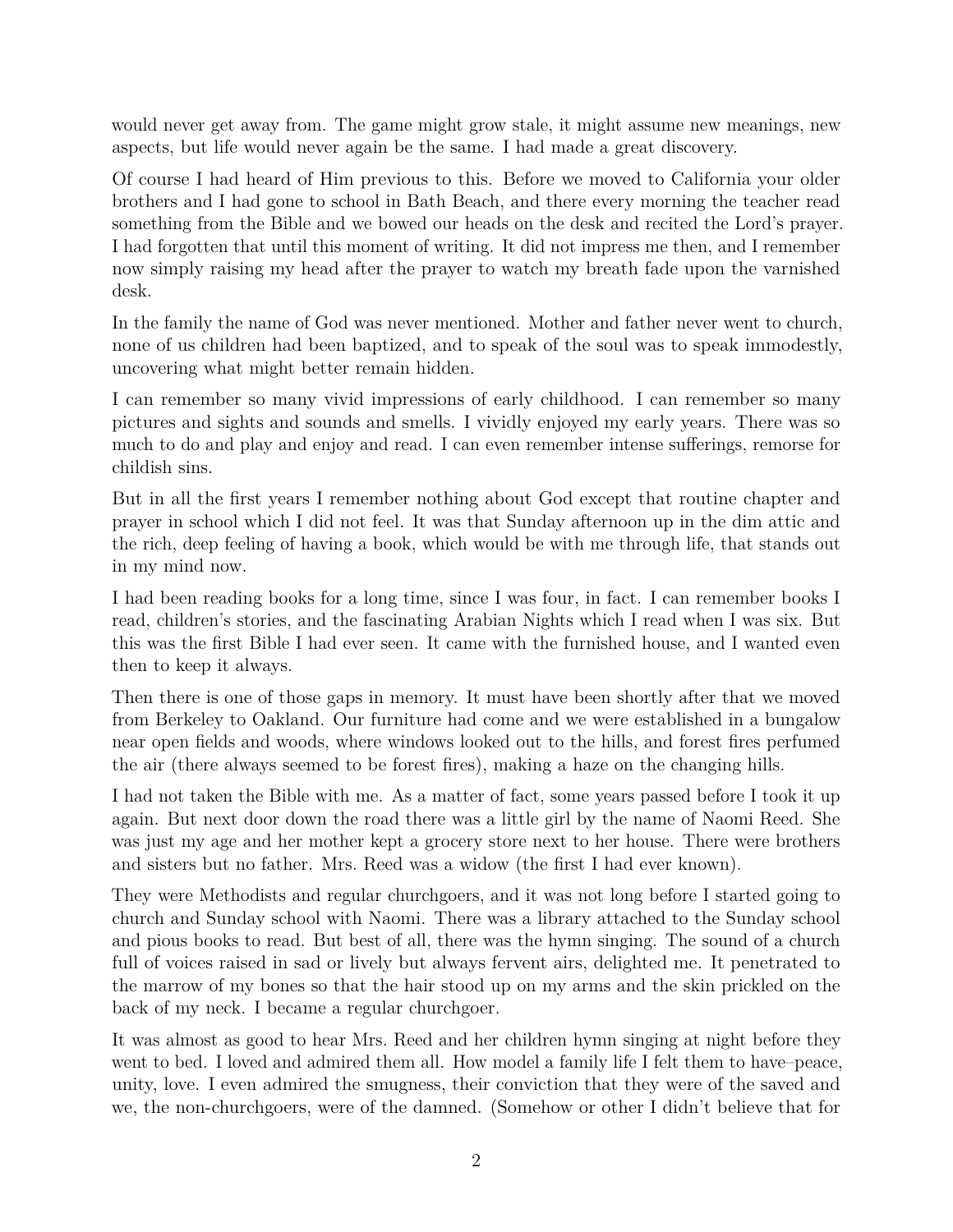a minute, but it was part of their atmosphere, and I accepted it with them.) What I did recognize was that they had something which we did not: a belief, a faith, and the consequent order and tranquillity that went with that belief.

Then Naomi stopped playing with me because I was heard to call my elder brother a bad name (I threw things besides) in a fight over whose guinea pigs were whose. I was cast into outer darkness. I was no longer invited to church. I couldn't play with Naomi any more. I took refuge with a tough gang of kids whose homes were lined with funny papers, who ran away to Idora Park, who stayed out after dark and didn't mind their mothers; and I had a very good time indeed.

The cool delicious sense of being one of the saved could not be sustained. It was hard to hold out against the whole family. I did not want to be saved alone anyway. Perhaps it was just a game, a cloak, a garment, that people put on and off. It was too much for me to think about. I bothered my head no longer about church and faith until a year later when I met my first Catholic.

We were in California until after the earthquake which shook us eastward. We were living in Oakland at the time and though I remember some years later praying fearfully during a lightning storm, I do not remember praying during that cataclysmic disturbance, the earthquake. And I remember it plainly. I was eight years old then. It was after two in the morning when it started, and it began with a fearful roaring down in the earth. It lasted for two minutes and twenty seconds, and there was plenty of time to have died of fright, yet I do not remember fear. It must have been either that I thought I was dreaming or that I was half conscious. Pictures fell from the walls, the bed rolled from one end of the polished floor to the other. My father got my brothers out of the house and my mother was able to carry my sister–God alone knew how she did it–out of the bungalow. I think the first shock was over before they got back to me.

What I remember most plainly about the earthquake was the human warmth and kindliness of everyone afterward. For days refugees poured out of burning San Francisco and camped in Idora Park and the race track in Oakland. People came in their night clothes; there were new-born babies.

Mother had always complained before about how clannish California people were, how if you were from the East they snubbed you and were loathe to make friends. But after the earthquake everyone's heart was enlarged by Christian charity. All the hard crust of worldly reserve and prudence was shed. Each person was a little child in friendliness and warmth.

Mother and all our neighbors were busy from morning to night cooking hot meals. They gave away every extra garment they possessed. They stripped themselves to the bone in giving, forgetful of the morrow. While the crisis lasted, people loved each other. They realized their own helplessness while nature "travaileth and groaneth." It was as though they were united in Christian solidarity. It makes one think of how people could, if they would, care for each other in time of stress, unjudgingly, with pity and with love.

It was in Chicago, where we moved to afterward, that I met my first Catholic. It was the first time we had been really poor. We lived in an apartment over a store, on Cottage Grove Avenue. There was no upstairs, no garden, no sense of space. The tenement stretched away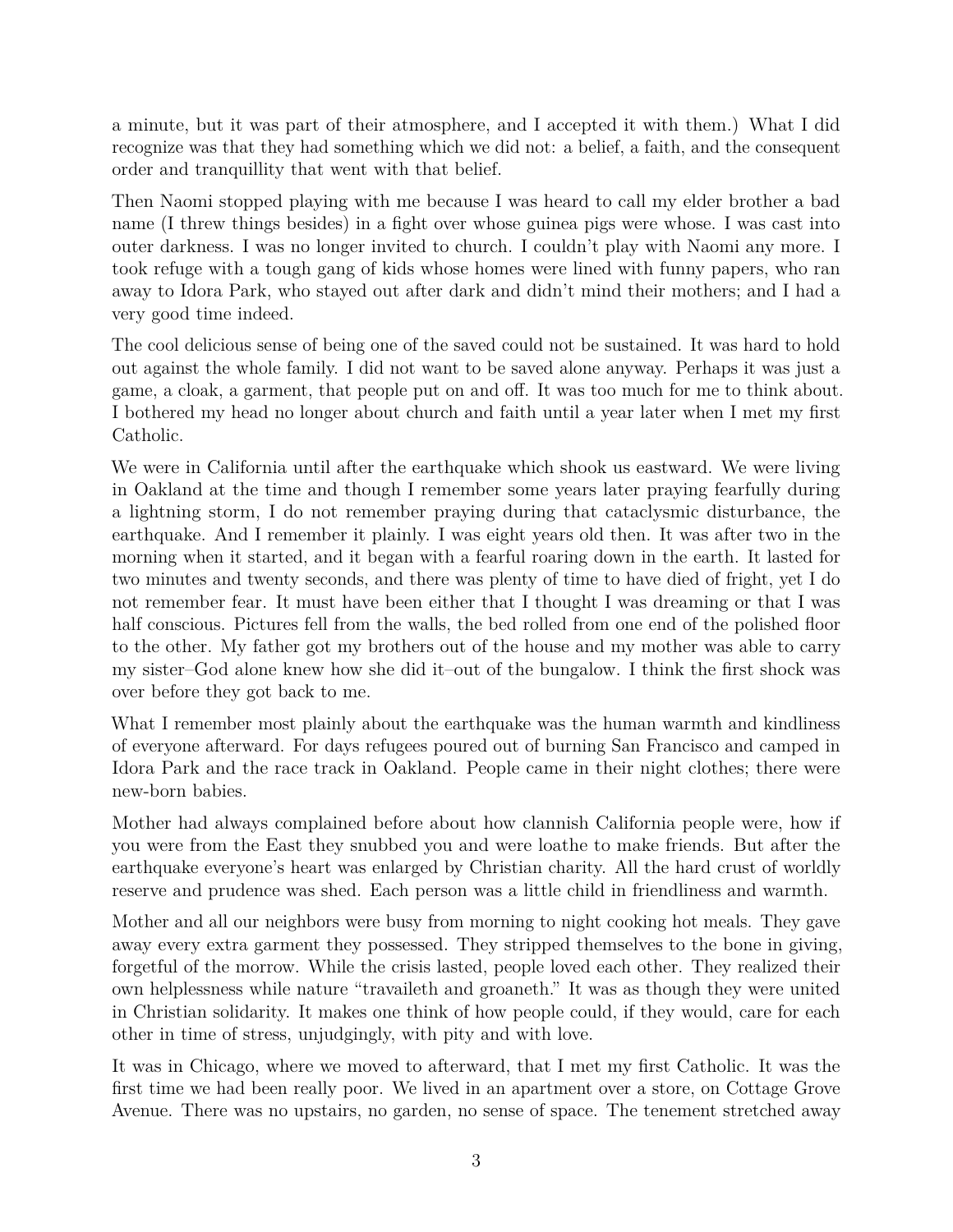down the block and there were back porches and paved courtyards with never a touch of green anywhere. I remember how hungry I became for the green fields during the long hot summer that followed. There was a vacant lot over by the lake front and I used to walk down there with my sister and stand sniffing ecstatically the hot sweet smell of wild clover and listening to the sleepy sound of the crickets. But that very desire for beauty was a painful delight for me. It sharpened my senses and made me more avid in my search for it. I found it in the lake that stretched steel gray beyond the Illinois Central tracks. I found it in that one lone field of clover. And I found a glimpse of supernatural beauty in Mrs. Barrett, mother of Kathryn and six other little Barretts, who lived upstairs.

It was Mrs. Barrett who gave me my first impulse towards Catholicism. It was around ten o'clock in the morning that I went up to Kathryn's to call for her to come out and play. There was no one on the porch or in the kitchen. The breakfast dishes had all been washed. They were long railroad apartments, those flats, and thinking the children must be in the front room, I burst in and ran through the bedrooms.

In the front bedroom Mrs. Barrett was on her knees, saying her prayers. She turned to tell me that Kathryn and the children had all gone to the store and went on with her praying. And I felt a warm burst of love toward Mrs. Barrett that I have never forgotten, a feeling of gratitude and happiness that still warms my heart when I remember her. She had God, and there was beauty and joy in her life.

All through my life what she was doing remained with me. And though I became oppressed with the problem of poverty and injustice, though I groaned at the hideous sordidness of man's lot, though there were years when I clung to the philosophy of economic determinism as an explanation of man's fate, still there were moments when in the midst of misery and class strife, life was shot through with glory. Mrs. Barrett in her sordid little tenement flat finished her breakfast dishes at ten o'clock in the morning and got down on her knees and prayed to God.

The Harrington family also lived in that block of tenements, and there were nine children, the eldest a little girl of twelve. She was a hard-working little girl, and naturally I had the greatest admiration for her on account of the rigorous life she led. I had a longing then, I can remember, for the rigorous life. I was eight, and I had begun to help my mother for the first time. It was the first time our own family (to me a large one though we were only six) had to do without a servant, and my sister and I were pressed into service to help with dishes and house cleaning. I remember the joy I got out of it, this having a part in the family's concerns, having them depend on me too for my help. I took my dishwashing very seriously and I can remember scouring faucets until they shone. The work grew wearisome, of course; it did not always have the aspect of a game. But it had to be done and after six months of it, I was well used to the fact that I had to do my share.

But I had a tremendous amount of liberty compared to little Mary Harrington, my senior. It was not until after the dishes were done that she could come out to play in the evening. Often she was so tired that we just stretched out on the long back porch, open to the sky. We lay there, gazing up at the only beauty the city had to offer us, and we talked and dreamed.

I don't remember what we talked about, but I do remember one occasion when she told me